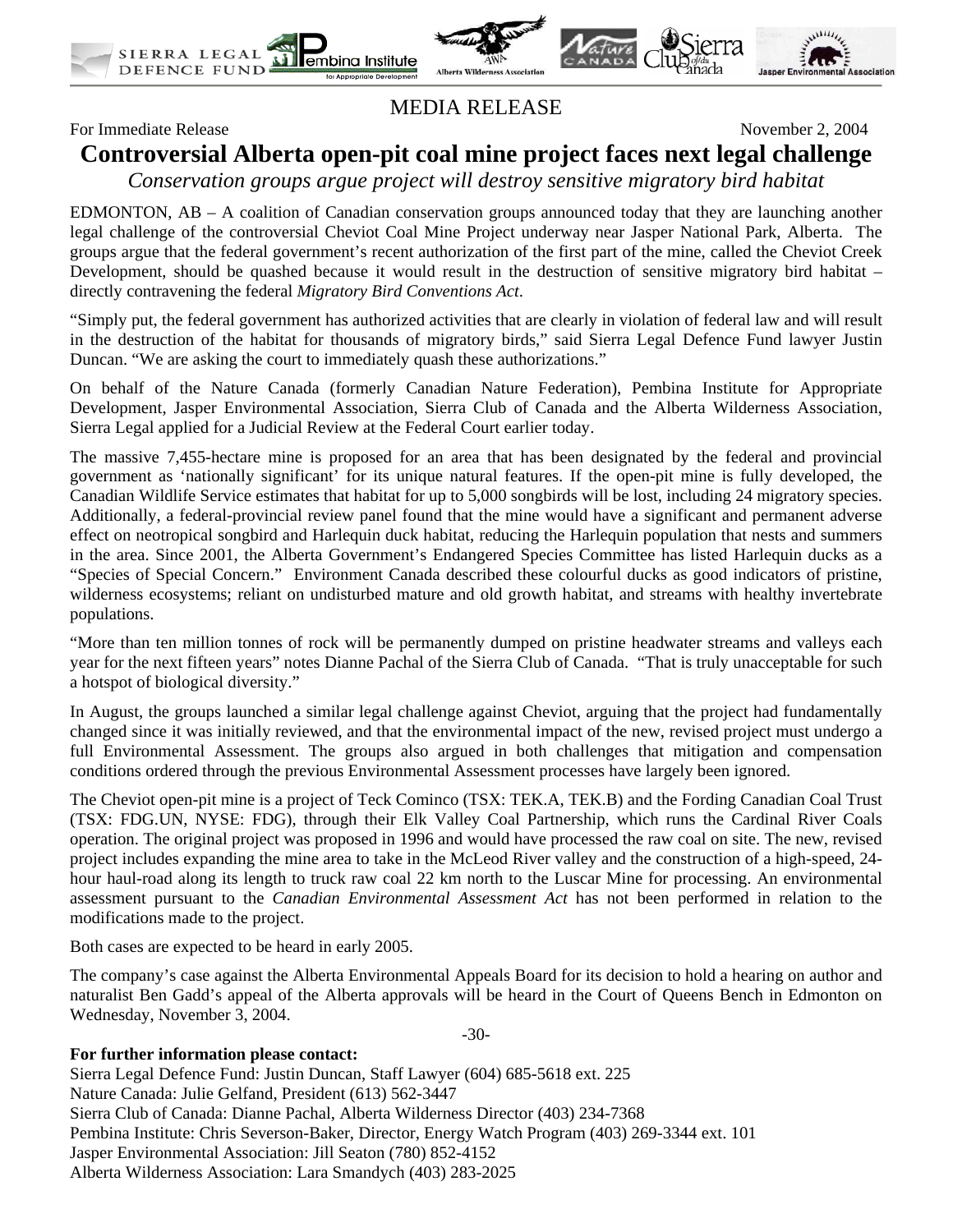

## **CHEVIOT MEDIA BACKGROUNDER**

November 2, 2004

### **Location of the Cheviot Coal-Mine Project**

- The project is being developed at the tree line in the Rocky Mountains of Alberta, southwest of Hinton and 2.8 kilometres from Jasper National Park; a UN designated World Heritage Site.
- The site includes the core of four contiguous Environmentally Significant Areas that have been identified and designated by the federal and provincial governments as nationally significant; having a combination of natural features not found elsewhere in Canada.
- The mine area is astride the continental watershed-divide between waters flowing to the Arctic Ocean and those flowing to the Atlantic Ocean.
- Known as the Mountain Park or Cardinal Divide area, provincial scientists first proposed its protection in the early 1970s and conservation groups together with scientists have been proposing legislated protection of the 461 square kilometre proposed park since the mid 1980s.

#### **The "Cheviot Creek Development"**

- The federal authorization being challenged permits the first phase of the coal mining operation, known as the Cheviot Creek Development, which would dig up and dump rock on an area of approximately 350 ha.
- Most of the physical destruction will be from the excavation of five huge coal pits and from excavated rock being dumped onto the surrounding landscape.
- This phase amounts to approximately 12% of the total physical disturbance area planned for the project.
- Approximately 70% of the excavated rock will be dumped on the local landscape instead of back into the mine pits, filling the valleys of Cheviot and Thornton Creeks.
- Upon completion of this phase of the project, two large pits (32.5 and 1.3 hectares in surface area) will be left open to fill with water (called "end-pit lakes").

## **Chronology of Legal Challenges**

- The original mine proposal reviewed by federal-provincial hearings in 1997 and 2000 did not proceed due to public opposition and for economic reasons.
- The Federal Court ruled in March 1999 that further environmental assessment ought to be done of the Cheviot open-pit coal mine to assess cumulative effects
- The Federal Court also ruled that authorizations issued under the *Fisheries Act* may be illegal for allowing destruction of migratory bird habitat, being contrary the *Migratory Birds Convention Act*. Mining would permanently dump millions of tonnes of excavated rock onto migratory bird habitat. Mine plans have not been altered to avoid this destruction.
- A significantly different and potentially more destructive mine development was applied for to provincial authorities in August 2002. Construction began in March of this year, prior to any of the required federal authorizations being in place for the mine.
- To date, no environmental assessment of the modified project has been required by either the provincial or federal governments, nor have associated public hearings been held.
- Baseline studies (e.g. on wildlife movement), design of mitigation measures to lessen adverse impacts (e.g. selenium contamination of waters) and compensation for the loss of carnivore habitat, all previously required as conditions of approval, have not been done.
- In April of 2003, the Alberta Energy and Utilities Board issued a new mine permit approving a significantly larger mine area.
- Approvals issued by the Alberta Environment Department in December 2003 are currently being appealed to the Alberta Environmental Appeals Board (EAB) by naturalist and author Ben Gadd.
- Just prior to the commencement of the EAB hearing, which was set for Sept. 27 and 28 in Hinton, the company filed a case against the EAB. That case will be heard Nov.  $3<sup>rd</sup>$  in the Court of Queens Bench of Alberta, in Edmonton.